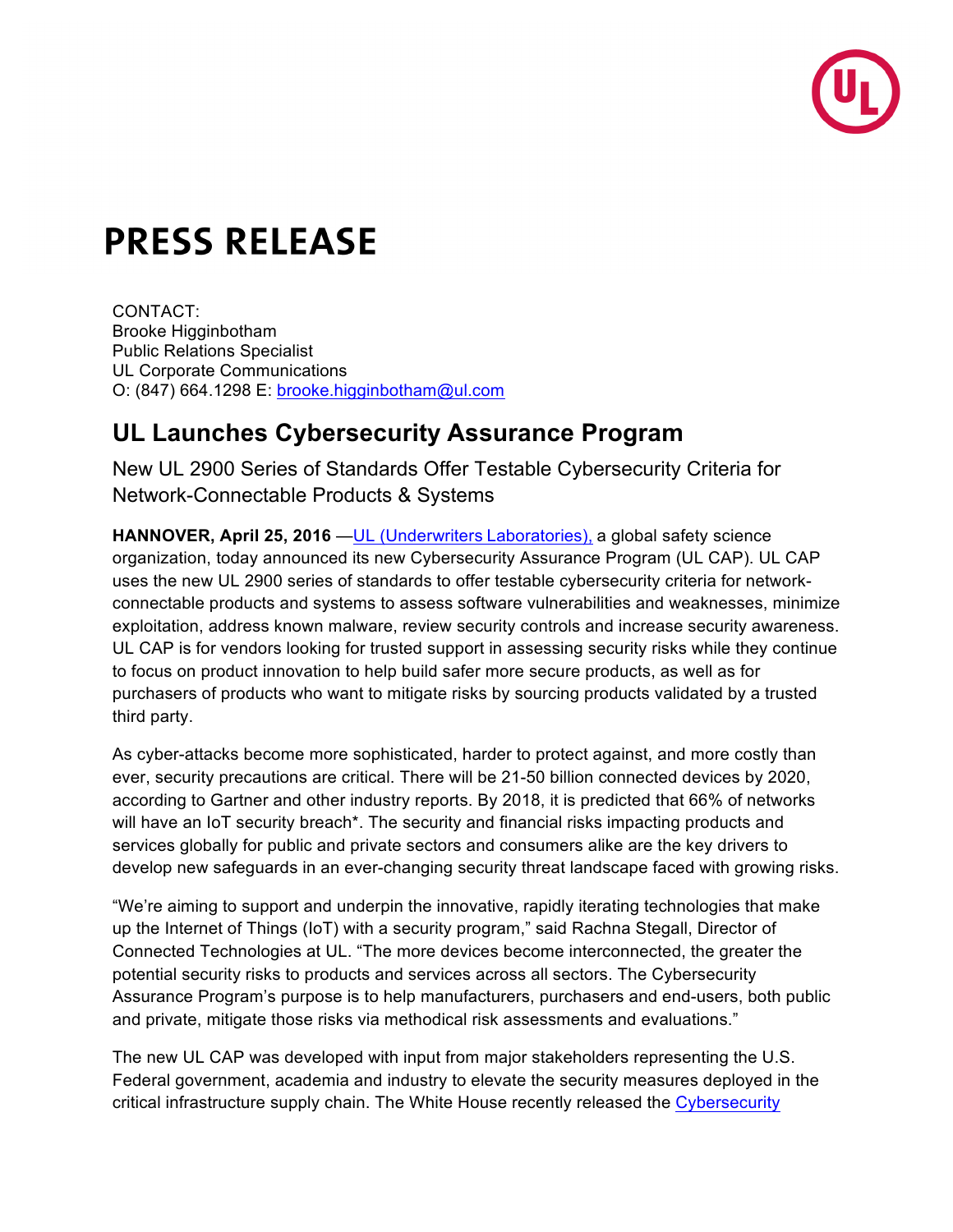National Action Plan (CNAP), designed to enhance cybersecurity capabilities within the US government and across the country. UL's CAP services and software security efforts were recognized within the CNAP as a way to test and certify network-connectable devices within the Internet of Things supply chain and ecosystems especially relevant in critical infrastructures, such as energy, utilities and healthcare.

Asset owners from critical infrastructure can see the benefits of UL CAP as a means for evaluating the security posture of their supply chain. "The availability and integrity of critical infrastructure is crucial to the safety and well-being of society. A comprehensive program that measures critical systems against a common set of reliable security criteria is helpful," states Terrell Garren, CSO, Duke Energy. UL CAP offers trusted third party support with the ability to evaluate both the security of network-connectable products and systems and the vendor processes for developing and maintaining products and systems with a security focus.

Asset owners know the significance of UL CAP being developed with Open Source technologies in mind as it aligns and simplifies their network-connectable products and systems, architectures, and cyber security strategies. "In the coming years, UL's role will be transformative in that it will provide cyber insurers with a common approach to evaluate and more efficiently price cyber risk for companies that adopt and promote the UL certified technologies and processes. In the short term, we expect the UL 2900 to become central to businesses delivering a more secure Internet of Things and government a more secure U.S. critical infrastructure. We believe that UL certification will carry significant weight, and differentiate our offering in the marketplace," states David Wallace Cox, President, Developer and Chief Architect at Reprivata, Corp.

UL's evaluation of security products and systems uses the UL 2900 series of standards which outline technical criteria for testing and evaluating the security of products and systems that are network-connectable. These standards form a baseline set of technical requirements to measure, and then elevate, the security posture of products and systems. UL 2900 is designed to evolve and incorporate additional technical criteria as the security needs in the marketplace mature.

Building on the successful framework of the UL CAP pilot where initial vendors benefited from this innovative program, UL CAP can help vendors identify security risks in their products and systems and suggests methods for mitigating those risks in a wide range of industry functions, including: industrial control systems, medical devices, automotive, HVAC, lighting, smart home, appliances, alarm systems, fire systems, building automation, smart meters, network equipment, and consumer electronics. For increased flexibility for specific market requirements, vendors can select the UL CAP services best suited for their current needs.

Meeting the requirements outlined in the UL 2900 series of standards allows a product or system to be certified by UL as "UL 2900 compliant". Additionally, since security is dynamic, UL 2900 can support the evaluation of a vendor's processes for design, development and maintenance of secure products and systems.

For more information on UL CAP, register to attend the FREE ULwebinar: UL CAP-Evaluating